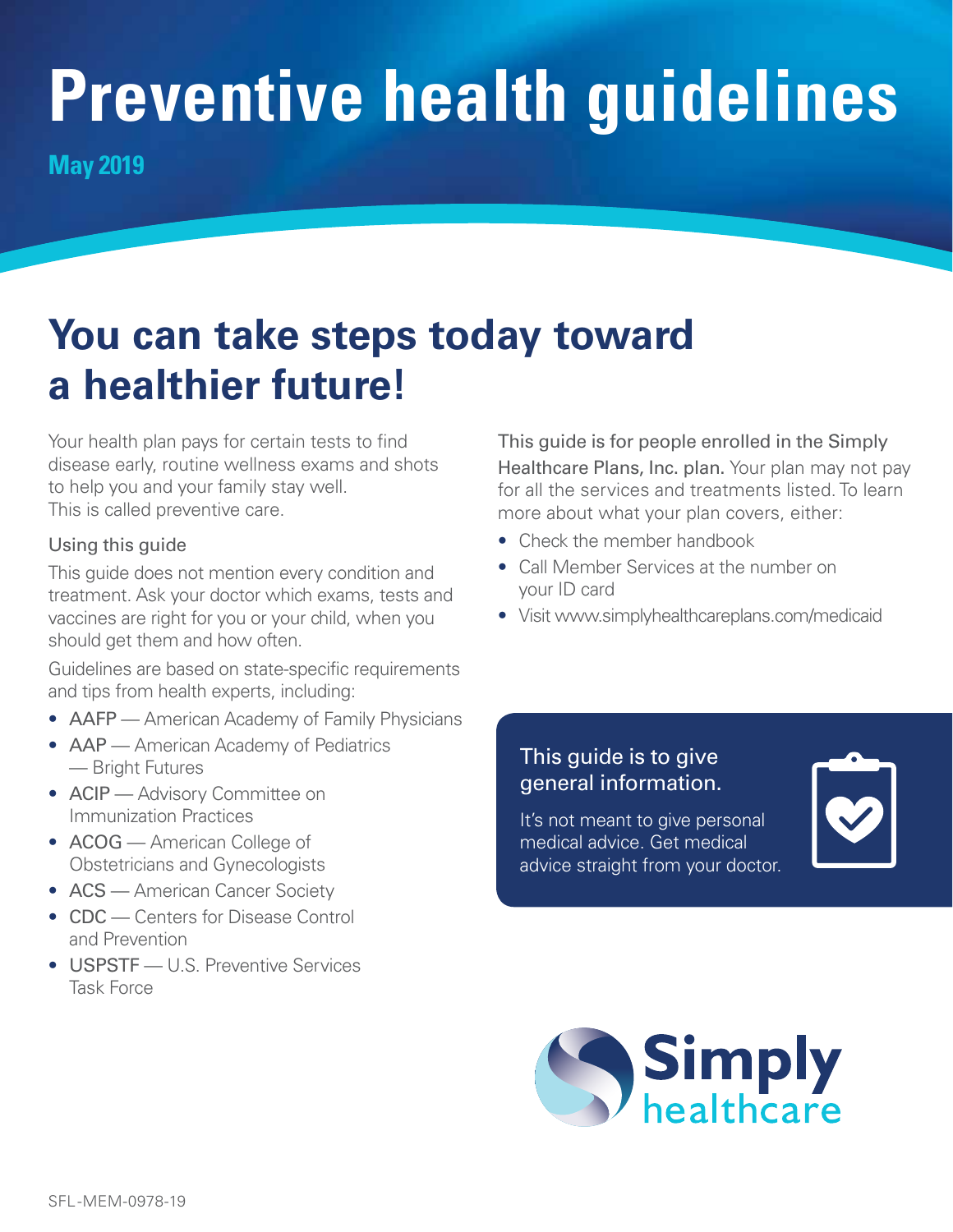## Well-child exam

During a well-child exam, you may get advice about:

- How to keep your child safe
- How to prevent injuries
- How to reduce the risk of getting skin cancer
- 
- 

• Good health, diet, physical activity and development • Yearly dental exams, if needed

Your child may get vaccines and these screenings, plus added screenings such as tuberculin and urine testing, if needed.

- 3-5 days old
- 1 month
- 2 months
- 4 months
- 9 months

• 6 months

- 12 months
- 15 months
- 24 months

| <b>Screenings</b>                         | When to get them                                                                                                                                                                                                                               |  |  |  |  |  |  |  |
|-------------------------------------------|------------------------------------------------------------------------------------------------------------------------------------------------------------------------------------------------------------------------------------------------|--|--|--|--|--|--|--|
| Height, weight, BMI percentile*           | At each visit                                                                                                                                                                                                                                  |  |  |  |  |  |  |  |
| Development and behavior                  | At each visit                                                                                                                                                                                                                                  |  |  |  |  |  |  |  |
| <b>Vision</b>                             | Each year                                                                                                                                                                                                                                      |  |  |  |  |  |  |  |
| Hearing                                   | Starting at age 4 and each year                                                                                                                                                                                                                |  |  |  |  |  |  |  |
| Oral/dental health                        | Referral to a dentist, if needed<br>Dental exams each year<br>Fluoride varnish on the teeth when your dentist suggests<br>(between $2 \frac{1}{2}$ -5 years)<br>Fluoride prescription based on your drinking water<br>(between 2 1/2-10 years) |  |  |  |  |  |  |  |
| Hemoglobin or hematocrit<br>(blood count) | As your doctor suggests                                                                                                                                                                                                                        |  |  |  |  |  |  |  |
| <b>Blood pressure</b>                     | Each year starting at age 3                                                                                                                                                                                                                    |  |  |  |  |  |  |  |
| Lipid disorder (cholesterol problems)     | Once between ages 9-11                                                                                                                                                                                                                         |  |  |  |  |  |  |  |

\*Height and weight are used to find BMI. BMI is used to see if a person has the right weight for their height or is under or over weight for their height.

## **Well-baby and well-child exams** Well-baby exam

Infants should be seen by a doctor at birth, at the following ages and as the doctor suggests:

#### During a well-baby exam, you may get advice on your child's safety, dental care, healthy eating and development. Your baby may also get vaccines or other screenings, such as tuberculin, urine testing and/or sickle cell anemia testing, if needed.

• 18 months

| <b>Screenings</b>                                                                    | When to get them                                                                                                                                                                                                                 |  |  |  |  |  |  |  |
|--------------------------------------------------------------------------------------|----------------------------------------------------------------------------------------------------------------------------------------------------------------------------------------------------------------------------------|--|--|--|--|--|--|--|
| Weight, length and head circumference<br>(the length around the head)                | At each visit                                                                                                                                                                                                                    |  |  |  |  |  |  |  |
| BMI percentile*                                                                      | At 24 months                                                                                                                                                                                                                     |  |  |  |  |  |  |  |
| Newborn metabolic (such as<br>phenylketonuria), sickle cell and<br>thyroid screening | Birth-2 months (best at 3-5 days)<br>Bilirubin at birth                                                                                                                                                                          |  |  |  |  |  |  |  |
| <b>Congenital heart defect</b><br>(birth defects of the heart)                       | At birth                                                                                                                                                                                                                         |  |  |  |  |  |  |  |
| Development and behavior                                                             | At each visit                                                                                                                                                                                                                    |  |  |  |  |  |  |  |
| Hearing                                                                              | As a newborn and when your doctor suggests                                                                                                                                                                                       |  |  |  |  |  |  |  |
| Vision                                                                               | At each visit                                                                                                                                                                                                                    |  |  |  |  |  |  |  |
| Oral/dental health                                                                   | Referral to a dentist, if needed — begin yearly dental exams<br>starting at age 1<br>Fluoride varnish when teeth start coming in<br>(usually at 6-24 months old)<br>Fluoride prescription based on your drinking water (starting |  |  |  |  |  |  |  |
|                                                                                      | 6-24 months)                                                                                                                                                                                                                     |  |  |  |  |  |  |  |
| Hemoglobin or hematocrit<br>(blood count)                                            | Once between 9-12 months                                                                                                                                                                                                         |  |  |  |  |  |  |  |
| Lead testing                                                                         | At 12 and 24 months.                                                                                                                                                                                                             |  |  |  |  |  |  |  |
| Autism                                                                               | At 18 and 24 months                                                                                                                                                                                                              |  |  |  |  |  |  |  |
| Maternal postpartum depression<br>(after a mother gives birth)                       | At 1, 2, 4 and 6 months                                                                                                                                                                                                          |  |  |  |  |  |  |  |
| Urine                                                                                | As your doctor suggests                                                                                                                                                                                                          |  |  |  |  |  |  |  |

\*Height and weight are used to find body mass index (BMI). BMI is used to see if a person has the right weight for their height or is under or over weight for their height.





**2 years**

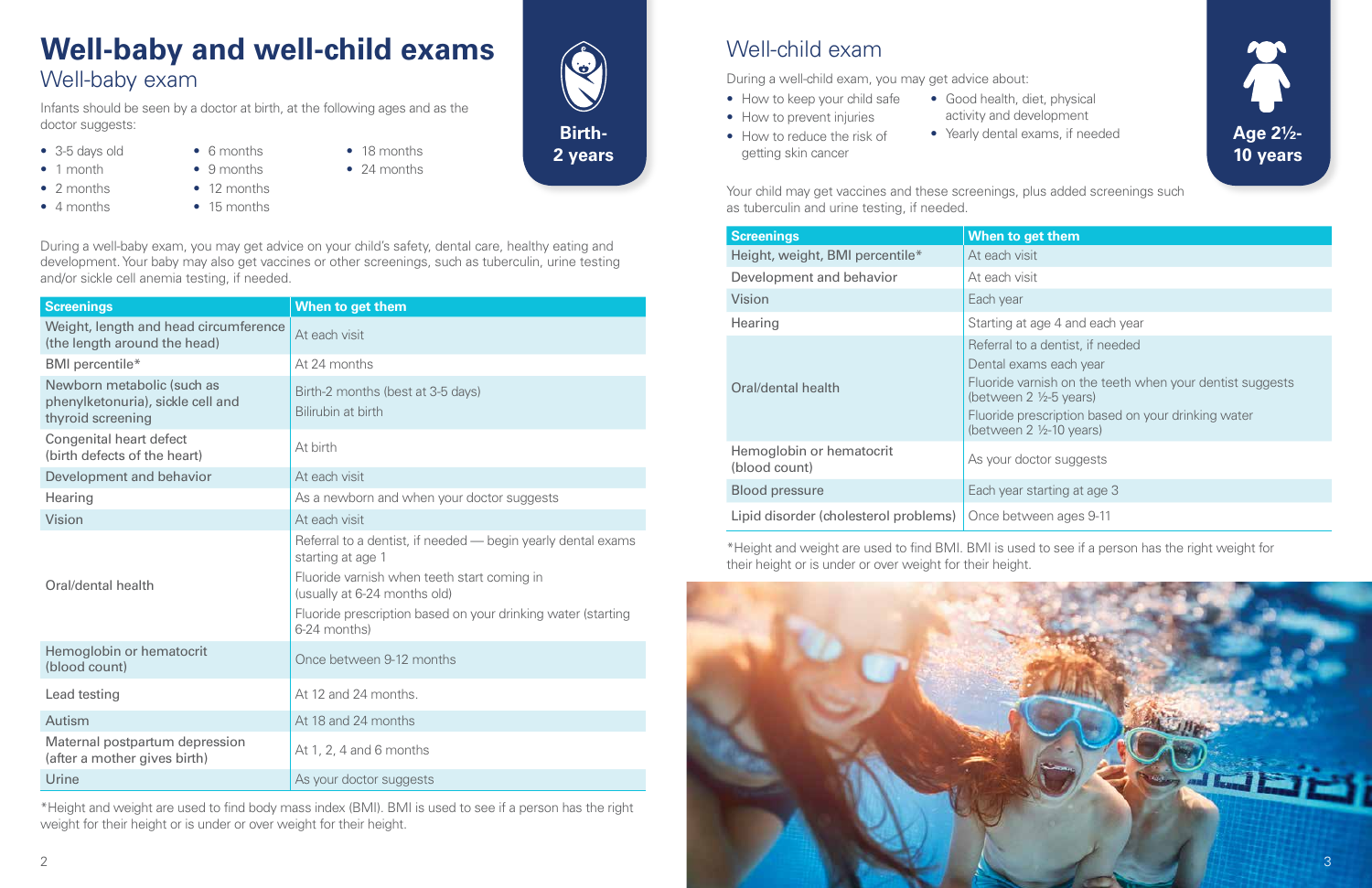## Well-child exam

During a well-child exam, the doctor may talk about:

- Diet and physical activity
- Healthy weight
- Dental health and referral to a dentist each year
- Mental health, including depression
- Avoiding secondhand smoke
- How to prevent injuries
- Avoiding tobacco, alcohol and drugs
- Safe sex and screening for sexually transmitted infections (STIs)
	- Including intimate partner violence
- Skin cancer risks, going over family history and how to reduce risks

At these exams, your child may get vaccines and these screenings, plus added screenings such as tuberculin and urine testing, if needed.

- Diet and physical activity
- Family planning

| <b>Screenings</b>                         | When to get them                                                                      |  |  |  |  |  |  |  |
|-------------------------------------------|---------------------------------------------------------------------------------------|--|--|--|--|--|--|--|
| Height, weight, BMI*                      | Each year                                                                             |  |  |  |  |  |  |  |
| Development and behaviors                 | Each year                                                                             |  |  |  |  |  |  |  |
| Depression                                | Each year                                                                             |  |  |  |  |  |  |  |
| <b>Blood pressure</b>                     | Each year                                                                             |  |  |  |  |  |  |  |
| Vision                                    | Each year                                                                             |  |  |  |  |  |  |  |
| Hearing                                   | Each year                                                                             |  |  |  |  |  |  |  |
| Oral/dental health                        | Each year, fluoride prescription based on your drinking water<br>(between ages 11-16) |  |  |  |  |  |  |  |
| Hemoglobin or hematocrit<br>(blood count) | As your doctor suggests                                                               |  |  |  |  |  |  |  |
| Lipid disorder<br>(cholesterol problems)  | Once between ages 9-11, once between ages 17-21                                       |  |  |  |  |  |  |  |
| Urine                                     | As your doctor suggests                                                               |  |  |  |  |  |  |  |
| Chlamydia                                 | If sexually active                                                                    |  |  |  |  |  |  |  |
| <b>HIV</b>                                | Screening once between ages 15-18                                                     |  |  |  |  |  |  |  |
| <b>STIs</b>                               | For sexually active individuals starting at age 11                                    |  |  |  |  |  |  |  |

\*Height and weight are used to find BMI. BMI is used to see if a person has the right weight for their height or is under or overweight for their height.



**Ages 11-21 years**

# **Adult screenings** Wellness exam

During a wellness exam, the doctor may talk with you about:

- Birth control types and methods to help avoid unwanted pregnancy and spacing out pregnancies to have the best birth outcomes
- Folic acid for women who are the right age to get pregnant
- STIs, including:
	-
	-
	- How to prevent injuries
	- Skin cancer risks, going over family history and how to reduce risks
- 
- Safe sex and screening for
	- Screening for HIV
	- Screening for hepatitis B
		- (HBV) if high risk
	- Intimate partner violence



- 
- Avoiding secondhand smoke
- If using tobacco, how to quit
- Dental health
- Mental health, including depression

**Women**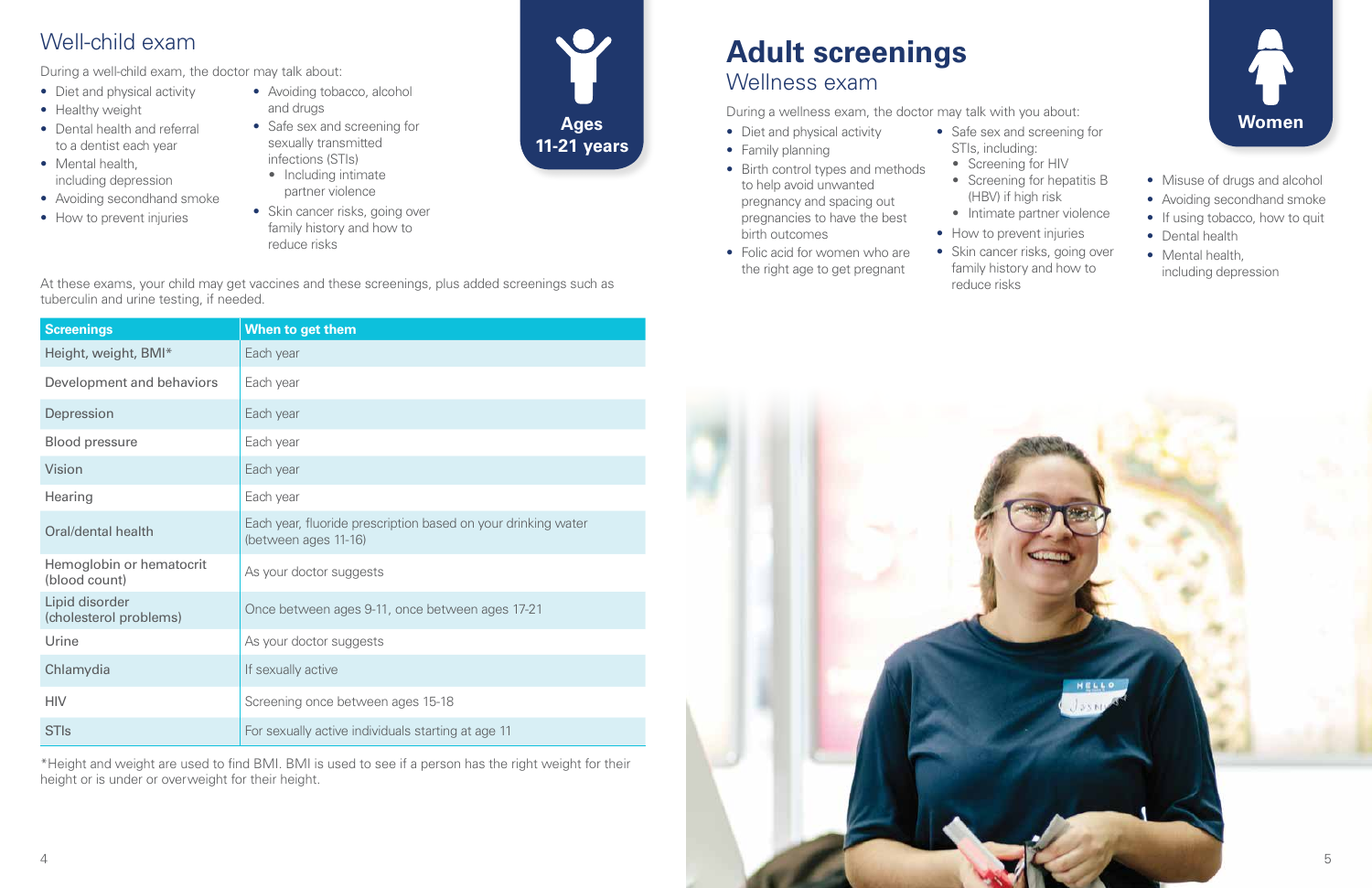### Wellness exam

At this visit, you may get vaccines and these screenings:

\*Height and weight are used to find BMI. BMI is used to see if a person has the right weight for their height or is under or over weight for their height.

#### Wellness exam

Pregnant women should see their doctor in their first three months of pregnancy for a first visit and to set up a prenatal care plan. At this visit, your doctor will check your health and the health of your baby.

Based on your past health, your doctor may want you to have these tests, screenings or vaccines:

- Depression screening during and after pregnancy
- Diabetes during pregnancy
- Hematocrit/hemoglobin (blood count)
- Hepatitis B
- HIV
- Preeclampsia (blood pressure) during pregnancy
- Rubella immunity to find out which women need the rubella vaccine after giving birth
- Rh(D) blood type and antibody testing if Rh(D) negative, repeat test at 24-28 weeks
- Syphilis
- Urinalysis when your doctor suggests

| <b>Screenings</b>                                           | When to get them<br>Women                                                                                                                                                                                                                                                                                                                                                                                        |  |  |  |  |  |  |  |  |
|-------------------------------------------------------------|------------------------------------------------------------------------------------------------------------------------------------------------------------------------------------------------------------------------------------------------------------------------------------------------------------------------------------------------------------------------------------------------------------------|--|--|--|--|--|--|--|--|
| Height, weight, BMI*                                        | Each year or as your doctor suggests                                                                                                                                                                                                                                                                                                                                                                             |  |  |  |  |  |  |  |  |
| <b>Blood pressure</b>                                       | Each year or as your doctor suggests. High measurements should be<br>confirmed in the home setting.                                                                                                                                                                                                                                                                                                              |  |  |  |  |  |  |  |  |
| <b>Breast cancer: Doctor exam</b>                           | Every 1-3 years<br>Each year from age 40 and over                                                                                                                                                                                                                                                                                                                                                                |  |  |  |  |  |  |  |  |
| Breast cancer:<br>Mammogram**<br>(breast X-ray)             | Each year from ages 40-65+<br>Biennial screening mammography for women ages 50-74                                                                                                                                                                                                                                                                                                                                |  |  |  |  |  |  |  |  |
| <b>Cervical cancer</b>                                      | Ages 21-29: Pap test every 3 years<br>Ages 30-65: Pap test every 3 years or HPV testing alone or in<br>combination with Pap test every 5 years<br>Ages 65+: Stop screening at age 65 if last 3 Pap tests or last 2 co-tests<br>(Pap plus HPV) within the last 10 years were normal. If there is a history<br>of an abnormal Pap test within the past 20 years, discuss continued<br>screenings with your doctor. |  |  |  |  |  |  |  |  |
| <b>Colorectal cancer</b>                                    | At age 50 and continuing until age 75, your doctor may suggest any of<br>the following test options:<br>FIT: fecal immunochemical test<br>• Colonoscopy<br>$\bullet$<br>CT colonography<br>• FIT-DNA: multitargeted stool<br><b>DNA</b> test<br>• Flexible sigmoidoscopy<br>• gFOBT: guaiac-based fecal occult<br>blood test                                                                                     |  |  |  |  |  |  |  |  |
| Chlamydia and gonorrhea                                     | If sexually active, ages 24 and younger                                                                                                                                                                                                                                                                                                                                                                          |  |  |  |  |  |  |  |  |
| Cholesterol                                                 | Statins (cholesterol medicine) may be recommended for some people<br>ages 40-75 who have a higher risk of getting cardiovascular disease                                                                                                                                                                                                                                                                         |  |  |  |  |  |  |  |  |
| Glucose screening for<br>type 2 diabetes                    | As your doctor suggests from ages 40-70 if you are overweight or obese.<br>Individuals with high glucose (blood sugar) should talk to their doctor<br>about intensive counseling interventions to promote a healthy diet and<br>physical activity.                                                                                                                                                               |  |  |  |  |  |  |  |  |
| <b>Hepatitis C</b><br>Screen once if born between 1945-1965 |                                                                                                                                                                                                                                                                                                                                                                                                                  |  |  |  |  |  |  |  |  |
| Osteoporosis                                                | The test to check how dense your bones are should start no later than<br>age 65.<br>Women in menopause should talk to their doctor about osteoporosis and<br>have the test when at risk.                                                                                                                                                                                                                         |  |  |  |  |  |  |  |  |

The doctor may talk to you about:

- What to eat
- How to be active when pregnant
- Staying away from tobacco, drugs, alcohol and other substances
- Breastfeeding, lactation supplies and counseling

#### *Other tests and screenings:*

Other tests can be used to check the baby for health concerns. These tests are done at certain times while you are pregnant. The best test to use and the best time to do it depends on many things. These include your age as well as your medical and family history. Talk to your doctor about what these tests can tell you about your baby, the risks of the tests and which tests may be best for you.

- Amniocentesis
- Chorionic villus sampling
- Special blood tests
- Ultrasound tests**,** including special tests (used with blood tests during the first three months for chromosomal abnormality risk) and routine two-dimensional tests to check on the baby

| Medications:<br>If you are high risk for a condition called<br>preeclampsia, your doctor may recommend taking<br>a low-dose aspirin as a preventive medicine. |
|---------------------------------------------------------------------------------------------------------------------------------------------------------------|
| Vaccines:<br>If you're pregnant during flu season<br>(October-March), your doctor may want you to                                                             |
| have the inactivated (killed) flu vaccine.                                                                                                                    |

Pregnant teens and adults should be vaccinated with Tdap vaccine with each pregnancy. Tdap should be given between 27-36 weeks' gestation, although it may be given at any time during pregnancy.

While other vaccines may be given in special cases, it's best to get the vaccines you need before you get pregnant. Women should always check with their doctor about their own needs.

You should NOT get these vaccines while you are pregnant:

- Measles, mumps, rubella (MMR)
- Varicella (chickenpox)



\*\*Women should talk to their doctor and make a personal choice about the best age to begin mammograms and the potential to screen every two years when older.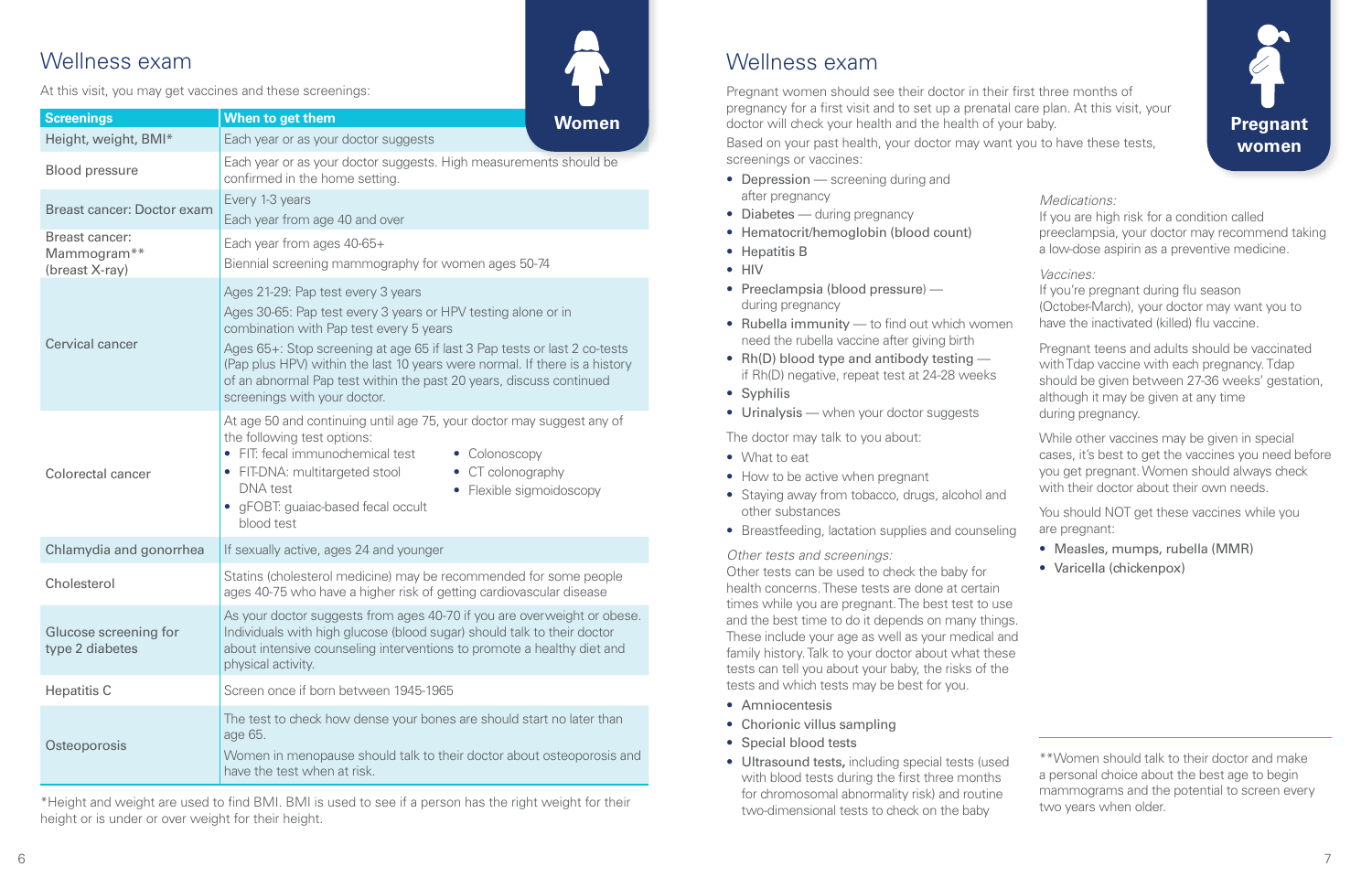## Wellness exam

During a wellness exam, the doctor may talk with you about:

- Diet and physical activity
- Family planning
- How to prevent injuries
- Skin cancer risks, going over family history and how to reduce risks
- Misuse of drugs and alcohol
- If using tobacco, how to quit
- Avoiding secondhand smoke • Safe sex and STIs, including:
	- Screening for HIV
	- Screening for hepatitis B (HBV) if high risk
- Dental health
- Mental health, including depression

At this visit, you may get vaccines and these screenings:

| <b>Screenings</b>                        | When to get them                                                                                                                                                                                                                                                                                                     |  |  |  |  |  |  |  |  |  |
|------------------------------------------|----------------------------------------------------------------------------------------------------------------------------------------------------------------------------------------------------------------------------------------------------------------------------------------------------------------------|--|--|--|--|--|--|--|--|--|
| Height, weight, BMI*                     | Each year or as your doctor suggests                                                                                                                                                                                                                                                                                 |  |  |  |  |  |  |  |  |  |
| Abdominal<br>aortic aneurysm             | One time for ages 65-75 for those who have ever smoked                                                                                                                                                                                                                                                               |  |  |  |  |  |  |  |  |  |
| <b>Blood pressure</b>                    | Each year or as your doctor suggests. High measurements should be<br>confirmed in the home setting.                                                                                                                                                                                                                  |  |  |  |  |  |  |  |  |  |
| Cholesterol                              | Statins (cholesterol medicine) may be recommended for some people<br>ages 40-75 who have a higher risk of getting cardiovascular disease                                                                                                                                                                             |  |  |  |  |  |  |  |  |  |
| Colorectal cancer                        | At age 50 and continuing until age 75, your doctor may suggest any of the<br>following test options:<br>• FIT: fecal immunochemical test<br>• Colonoscopy<br>FIT-DNA: multitargeted stool<br>• CT colonography<br><b>DNA</b> test<br>• Flexible<br>• gFOBT: guaiac-based fecal occult<br>sigmoidoscopy<br>blood test |  |  |  |  |  |  |  |  |  |
| Glucose screening for<br>type 2 diabetes | As your doctor suggests from ages 40-70 if you are overweight or obese.<br>Individuals with high glucose (blood sugar) should talk to their doctor<br>about intensive counseling interventions to promote a healthy diet and<br>physical activity.                                                                   |  |  |  |  |  |  |  |  |  |
| <b>Hepatitis C</b>                       | Screen once if born between 1945-1965                                                                                                                                                                                                                                                                                |  |  |  |  |  |  |  |  |  |
| Prostate cancer                          | If you are ages 55-69, talk with your doctor about the risks and benefits of<br>prostate cancer tests                                                                                                                                                                                                                |  |  |  |  |  |  |  |  |  |

\*Height and weight are used to find BMI. BMI is used to see if a person has the right weight for their height or is under or over weight for their height.



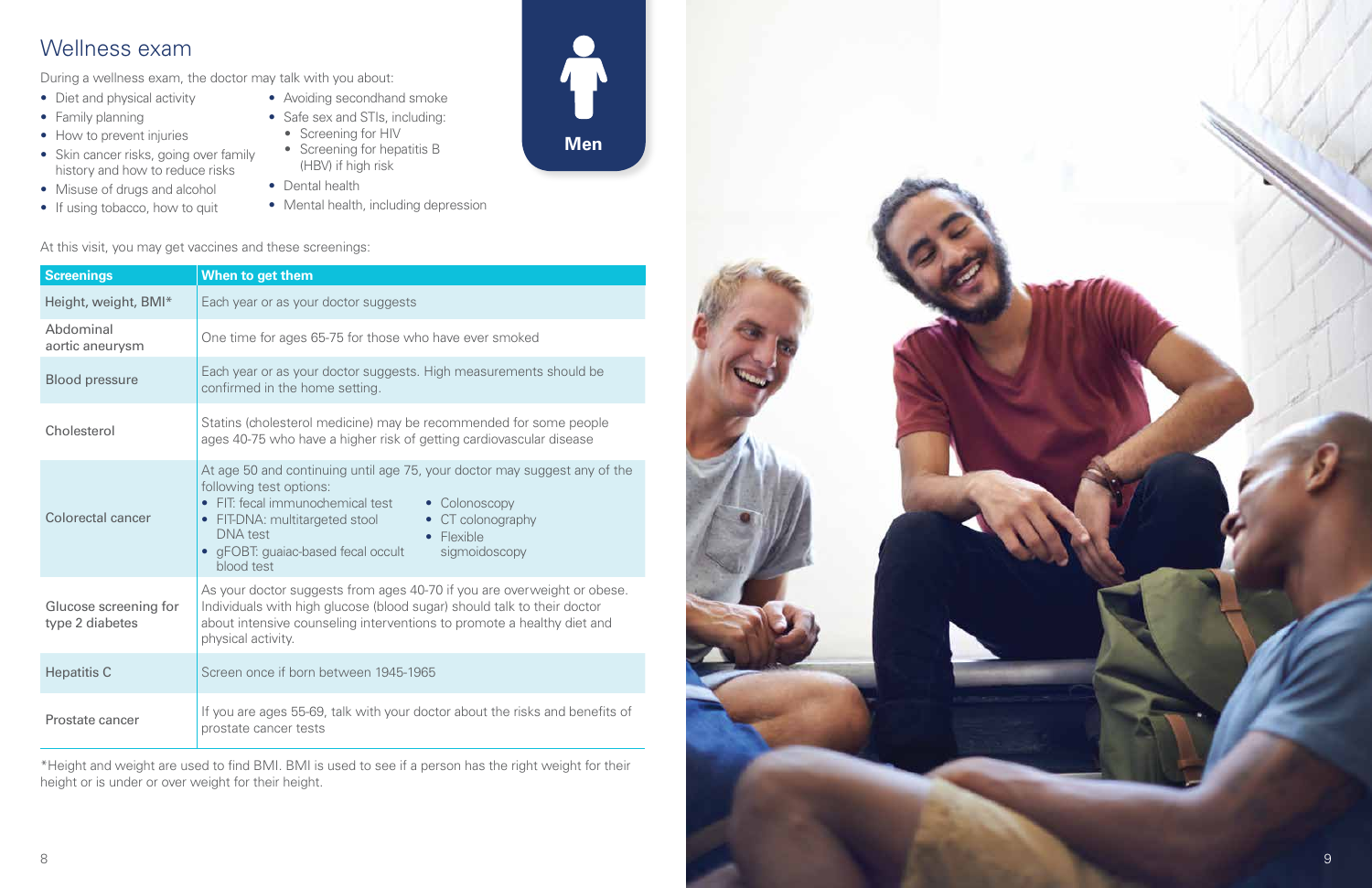# **Suggested vaccine schedule**

Hepatitis B — The first dose should be given within urs of birth to address births outside of the hospital. ay get an extra dose (four-dose series) at 4 months if ombination vaccine is used after the birth dose.

| For more info about vaccinations, visit cdc.gov/vaccines. |                                                                                                                                                                                                                                                             |                                                                                                    | <b>Daggootoa vabonio bonbaaro</b> |                                |               |                  |                     |                                          |                                                                                   |                |                                                                                                                                      |                                                                                                                                                                                                         |                |                                                                                             | 24 hours of birth to address births outside of the hospital.<br>You may get an extra dose (four-dose series) at 4 months if<br>the combination vaccine is used after the birth dose.                                                                                                                                                                                                                         |  |  |  |
|-----------------------------------------------------------|-------------------------------------------------------------------------------------------------------------------------------------------------------------------------------------------------------------------------------------------------------------|----------------------------------------------------------------------------------------------------|-----------------------------------|--------------------------------|---------------|------------------|---------------------|------------------------------------------|-----------------------------------------------------------------------------------|----------------|--------------------------------------------------------------------------------------------------------------------------------------|---------------------------------------------------------------------------------------------------------------------------------------------------------------------------------------------------------|----------------|---------------------------------------------------------------------------------------------|--------------------------------------------------------------------------------------------------------------------------------------------------------------------------------------------------------------------------------------------------------------------------------------------------------------------------------------------------------------------------------------------------------------|--|--|--|
| <b>Vaccine</b>                                            | <b>Age</b><br><b>Birth</b>                                                                                                                                                                                                                                  | $1 - 2$<br>months                                                                                  | months                            |                                | months months | $6-18$<br>months | $12 - 15$<br>months | $15-18$<br>  months                      | $19-23$<br>months                                                                 | $4-6$<br>years | $11-12$<br>years                                                                                                                     | $13-18$<br>years                                                                                                                                                                                        | 19-64<br>years | $65+$<br>years                                                                              | Rotavirus (RV) - Get two-dose or three-dose series (depend<br>on brand of vaccine used).                                                                                                                                                                                                                                                                                                                     |  |  |  |
| <b>Hepatitis B</b>                                        | $\vee$                                                                                                                                                                                                                                                      | $\checkmark$                                                                                       |                                   |                                |               | $\mathbf v$      |                     |                                          |                                                                                   |                |                                                                                                                                      |                                                                                                                                                                                                         |                |                                                                                             | Tdap (teens) — If your child is 13-18 years of age and has<br>not had this vaccine before, talk to the doctor about a                                                                                                                                                                                                                                                                                        |  |  |  |
| Rotavirus (RV)                                            |                                                                                                                                                                                                                                                             |                                                                                                    |                                   | $\vee$ 2-dose or 3-dose series |               |                  |                     |                                          |                                                                                   |                |                                                                                                                                      |                                                                                                                                                                                                         |                |                                                                                             | catch-up vaccine.                                                                                                                                                                                                                                                                                                                                                                                            |  |  |  |
| Diphtheria, tetanus,<br>and acellular<br>pertussis (DTaP) |                                                                                                                                                                                                                                                             |                                                                                                    | $\overline{\mathcal{L}}$          |                                |               |                  |                     | $\mathbf{v}$                             |                                                                                   | $\mathbf{v}$   |                                                                                                                                      |                                                                                                                                                                                                         |                |                                                                                             | Tdap (adults) — If you are age 19 or older and have not had<br>dose of Tdap before, you should get a single dose.                                                                                                                                                                                                                                                                                            |  |  |  |
| Tetanus, diphtheria,<br>pertussis (Td/Tdap)               |                                                                                                                                                                                                                                                             |                                                                                                    |                                   |                                |               |                  |                     |                                          |                                                                                   |                | V<br>Tdap                                                                                                                            |                                                                                                                                                                                                         |                | $\vee$ Every 10 years                                                                       | Haemophilus influenzae type b (Hib) — Get a three-dose or<br>four-dose series (depends on brand of vaccine used).                                                                                                                                                                                                                                                                                            |  |  |  |
| Haemophilus<br>influenzae<br>type b (Hib)                 |                                                                                                                                                                                                                                                             | $\checkmark$ 3-4 doses between 2-15 months with<br>1st dose at 2 months, last dose at 12-15 months |                                   |                                |               |                  |                     |                                          |                                                                                   |                |                                                                                                                                      | Pneumococcal conjugate (PCV13) — Children ages<br>14 months-59 months who have received an age-appropriate<br>series of 7-valent PCV (PCV7) get a single supplemental dose<br>of 13-valent PCV (PCV13). |                |                                                                                             |                                                                                                                                                                                                                                                                                                                                                                                                              |  |  |  |
| Pneumococcal<br>conjugate (PCV13)                         |                                                                                                                                                                                                                                                             |                                                                                                    |                                   |                                |               |                  | $\checkmark$        |                                          |                                                                                   |                |                                                                                                                                      |                                                                                                                                                                                                         |                |                                                                                             | Influenza (flu) — Visit www.flu.gov or www.cdc.gov                                                                                                                                                                                                                                                                                                                                                           |  |  |  |
| Inactivated polio<br>virus (IPV)                          |                                                                                                                                                                                                                                                             |                                                                                                    | $\checkmark$                      |                                |               | $\mathbf{v}$     |                     |                                          |                                                                                   | $\mathbf{v}$   |                                                                                                                                      |                                                                                                                                                                                                         |                |                                                                                             | to learn more about this vaccine. (Note: Children 6 months-<br>8 years old having the vaccine for the first time should have                                                                                                                                                                                                                                                                                 |  |  |  |
| Influenza (flu)                                           |                                                                                                                                                                                                                                                             |                                                                                                    |                                   |                                |               |                  |                     |                                          | for children between 6 months-8 years old getting the vaccine for the first time. |                |                                                                                                                                      |                                                                                                                                                                                                         |                | Suggested each year from 6 months-65+ years; 2 doses at least 4 weeks apart are recommended | two doses four weeks apart.)<br>Measles, mumps, rubella (MMR) and varicella (chickenpox)                                                                                                                                                                                                                                                                                                                     |  |  |  |
| Measles, mumps,<br>rubella (MMR)                          |                                                                                                                                                                                                                                                             |                                                                                                    |                                   |                                |               |                  | $\checkmark$        |                                          |                                                                                   | $\mathbf{v}$   |                                                                                                                                      |                                                                                                                                                                                                         |                |                                                                                             | -Teens and adults should be up-to-date on their MMR<br>vaccinations. Chickenpox vaccines are recommended for<br>children who have not had chickenpox.<br>Human papillomavirus (HPV)* - Eleven to twelve-year-olds<br>receive two doses of the HPV vaccine at least six months<br>apart. Teens and young adults who start the series later (at<br>ages 15-26) will need three doses of HPV vaccine to protect |  |  |  |
| Varicella<br>(chickenpox)                                 |                                                                                                                                                                                                                                                             |                                                                                                    |                                   |                                |               |                  | $\mathbf{v}$        |                                          |                                                                                   | $\mathbf v$    |                                                                                                                                      |                                                                                                                                                                                                         |                |                                                                                             |                                                                                                                                                                                                                                                                                                                                                                                                              |  |  |  |
| <b>Hepatitis A</b>                                        |                                                                                                                                                                                                                                                             |                                                                                                    |                                   |                                |               |                  |                     | 12-23 months; taken<br>6-18 months apart | $\vee$ 2-dose series between                                                      |                |                                                                                                                                      |                                                                                                                                                                                                         |                |                                                                                             |                                                                                                                                                                                                                                                                                                                                                                                                              |  |  |  |
| Human<br>papillomavirus                                   |                                                                                                                                                                                                                                                             |                                                                                                    |                                   |                                |               |                  |                     |                                          |                                                                                   |                | V<br>2-dose                                                                                                                          |                                                                                                                                                                                                         |                |                                                                                             | against cancer-causing HPV infection. The vaccine series can<br>start at age 9.                                                                                                                                                                                                                                                                                                                              |  |  |  |
| (HPV)                                                     |                                                                                                                                                                                                                                                             |                                                                                                    |                                   |                                |               |                  |                     |                                          |                                                                                   |                | series                                                                                                                               | $\checkmark$                                                                                                                                                                                            |                |                                                                                             | Meningococcal — When given to healthy teens who are<br>not at higher risk for meningococcal disease, two doses of                                                                                                                                                                                                                                                                                            |  |  |  |
| Meningococcal                                             |                                                                                                                                                                                                                                                             |                                                                                                    |                                   |                                |               |                  |                     |                                          |                                                                                   |                | $\overline{\mathcal{L}}$                                                                                                             | <b>Booster</b><br>at age 16.<br>MenB-FHb<br>at ages<br>16-23.                                                                                                                                           |                |                                                                                             | MenB-FHbp should be given at 0 and 6 months. If the secor<br>dose is given before 6 months, a third dose should be given<br>at least six months after the first dose. For persons at higher<br>risk for meningococcal disease and for use during serogroup<br>B outbreaks, three doses of MenB-FHbp should be given at                                                                                       |  |  |  |
| Pneumococcal<br>13-valent conjugate<br>(PCV13)            | $\checkmark$                                                                                                                                                                                                                                                |                                                                                                    |                                   |                                |               |                  |                     |                                          |                                                                                   |                | 1-2 and 6 months.<br>Pneumococcal 13-valent conjugate (PCV13)/Pneumococcal<br>polysaccharide (PPSV23) - Adults ages 65 and older and |                                                                                                                                                                                                         |                |                                                                                             |                                                                                                                                                                                                                                                                                                                                                                                                              |  |  |  |
| Pneumococcal<br>polysaccharide<br>(PPSV23)                |                                                                                                                                                                                                                                                             | V<br>*For more info about updated HPV vaccines, see the Centers for                                |                                   |                                |               |                  |                     |                                          |                                                                                   |                |                                                                                                                                      | certain adults younger than 65 who are considered at risk are<br>recommended to receive both a PCV13 and PPSV23. Ask yo<br>doctor about the dosage that is right for you.                               |                |                                                                                             |                                                                                                                                                                                                                                                                                                                                                                                                              |  |  |  |
| Zoster (HZ/su)<br>recombinant vaccine                     | Disease Control and Prevention website: Use of a 2-Dose Schedule<br>for Human Papillomavirus Vaccination - Updated Recommendations<br>of the Advisory Committee on Immunization Practices, (December 16,<br>2016): cdc.gov/mmwr/volumes/65/wr/mm6549a5.htm. |                                                                                                    |                                   |                                |               |                  |                     |                                          |                                                                                   |                |                                                                                                                                      |                                                                                                                                                                                                         |                | $\mathbf{v}$<br>2-dose series<br>for ages $50+$ ;<br>2-6 months apart                       | <b>Zoster</b> — Two doses of the Shingrix (HZ/su) vaccine, given<br>2-6 months apart, is recommended for adults ages 50 and<br>older, including those who previously received the Zostavax<br>shingles vaccine.                                                                                                                                                                                              |  |  |  |